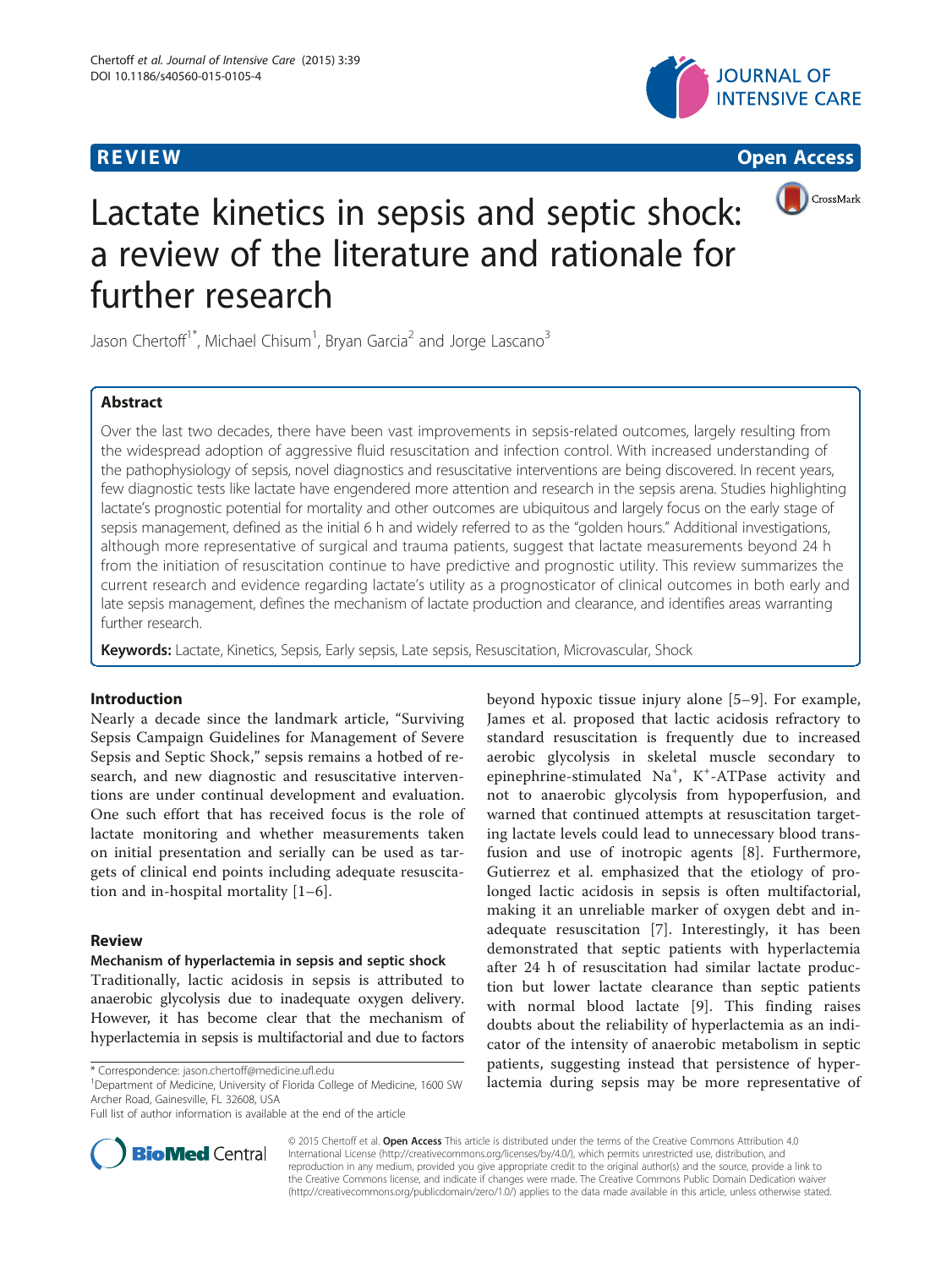inadequate lactate clearance as opposed to pure lactate overproduction [[9](#page-3-0)].

These findings questioned the notion that hyperlactemia in sepsis and septic shock is solely the result of hypoperfusion. Further support for the role of inadequate lactate clearance stems from Gibot et al. who used an endotoxemia model to demonstrate that lactate levels in sepsis can be elevated despite adequate systemic perfusion, blood pressure, and oxygen delivery [[10\]](#page-3-0). Similarly, in a pig model, Ven Genderen et al. showed that septic shock behaves differently from obstructive/circulatory shock that even when cardiac output and other systemic parameters are optimized, there continues to be regional microvascular oxygen mismatch in septic shock, as compared to obstructive/circulatory shock. The authors postulate that this regional microvascular oxygen mismatch leads to elevations in lactate that may be partially unresponsive to traditional resuscitative interventions that only target systemic parameters [\[11](#page-3-0)]. Likewise, Hernandez et al. showed lactate in septic shock to have a biphasic response, with an initial rapid improvement followed by a much slower normalization many hours later, and hypothesized that this slow and delayed response might be attributed to the microvascular oxygen mismatch as described by Ven Genderen et al., making further systemic resuscitation through traditional sepsis resuscitation bundles ineffective and perhaps detrimental [\[12](#page-3-0)]. In fact, Marik et al. attribute hyperlactemia in the later phase of sepsis to increased aerobic glycolysis due to a stress response and also label any attempts at using traditional sepsis therapies to normalize lactate during this later stage as flawed and potentially harmful [\[13\]](#page-3-0). With these findings, Rivers et al. warn against using only lactate clearance as a marker of sepsis recovery and state that lactate clearance, central venous oxygen saturation  $(ScvO<sub>2</sub>)$ , and other markers are complementary and not mutually exclusive end points [[14\]](#page-3-0).

Thus, new insight regarding the mechanism for hyperlactemia in sepsis following adequate initial resuscitation and infection control demonstrates that tissue hypoxia is not the sole etiology of hyperlactemia during late sepsis. Nevertheless, data supporting the clinical utility of lactate as a marker of early sepsis recovery is robust while the role of continued lactate monitoring beyond the initial resuscitation period into the stage of late sepsis and its potential to guide treatment during this later stage remains uncertain [\[15](#page-3-0)–[18](#page-3-0)].

### Lactate as a prognosticator in early sepsis management

In their 2004 and 2008 sepsis guidelines, Dellinger et al. recommended measurement of lactate on initial presentation, with an elevated value signifying tissue hypoperfusion and necessitating aggressive resuscitation [[19](#page-3-0)–[21](#page-3-0)]. Although their guidelines suggested measuring lactate only upon presentation, many clinicians and researchers have attempted to capitalize on the test's theoretical diagnostic and predictive value by including additional measurements during the resuscitation process [\[22](#page-3-0)–[26](#page-3-0)]. For example, it was shown that lactate clearance greater than 10 % from initial measurement during the first 2 to 6 h of resuscitation predicted survival from septic shock and that protocols targeting lactate clearance of at least 10 % produced similar short-term survival rates to protocols using  $ScvO<sub>2</sub>$  monitoring [\[2](#page-2-0), [22](#page-3-0), [23, 25\]](#page-3-0). Moreover, it was demonstrated that for every 10 % increase in lactate clearance, there was a corresponding 11 % decrease in inhospital mortality [[2\]](#page-2-0). Similarly, septic patients with lactate clearance of greater than 20 % during the initial 8 h of resuscitation had a 22 % decline in the relative risk of mortality, compared with patients having lactate clearances of less than 20 % [[24\]](#page-3-0).

Since these initial studies are evaluating lactate as a marker of recovery in sepsis and septic shock, further research has evaluated the role of lactate monitoring during the early resuscitative period. For example, Puskarich et al. studied resuscitation during the initial 6 h of treatment and demonstrated that achieving an ScvO<sub>2</sub> goal ≥70 % without obtaining a lactate clearance goal ≥10 % was associated with higher mortality than reaching the lactate clearance goal without the  $S\text{cvO}_2$  goal [\[27](#page-3-0)]. Furthermore, these same authors showed that early lactate normalization (within 6 h) was a predictor of survival in patients being treated for sepsis and septic shock [\[28](#page-3-0)]. Nguyen et al. investigated the addition of lactate clearance within the first 12 h of resuscitation to the severe sepsis resuscitation bundle and showed that including lactate clearance leads to an almost twofold increase in relative risk reduction of death [[29\]](#page-3-0). In response to the convincing literature supporting the utility of lactate clearance in early sepsis, the newest surviving sepsis guidelines for early goal-directed therapy (EGDT) now includes lactate clearance during the first 6 h of resuscitation as a goal of early resuscitation [\[24\]](#page-3-0). Thus, research regarding lactate monitoring as a marker of recovery in severe sepsis and septic shock has proven fruitful but has primarily focused on the early resuscitation period [\[23](#page-3-0)–[28](#page-3-0)].

# Lactate as a late prognosticator in sepsis management

Literature evaluating the clinical and predictive value of lactate measurements beyond the initial 6-h resuscitation period in the medical management of sepsis is significantly less robust [\[30](#page-3-0)–[34\]](#page-3-0). In a study of 137 surgical intensive care unit (SICU) patients, Husain et al. showed elevated initial and 24-h lactate levels to be significant predictors of mortality, with mortality ranging from 10 to 67 % depending on whether lactate levels normalized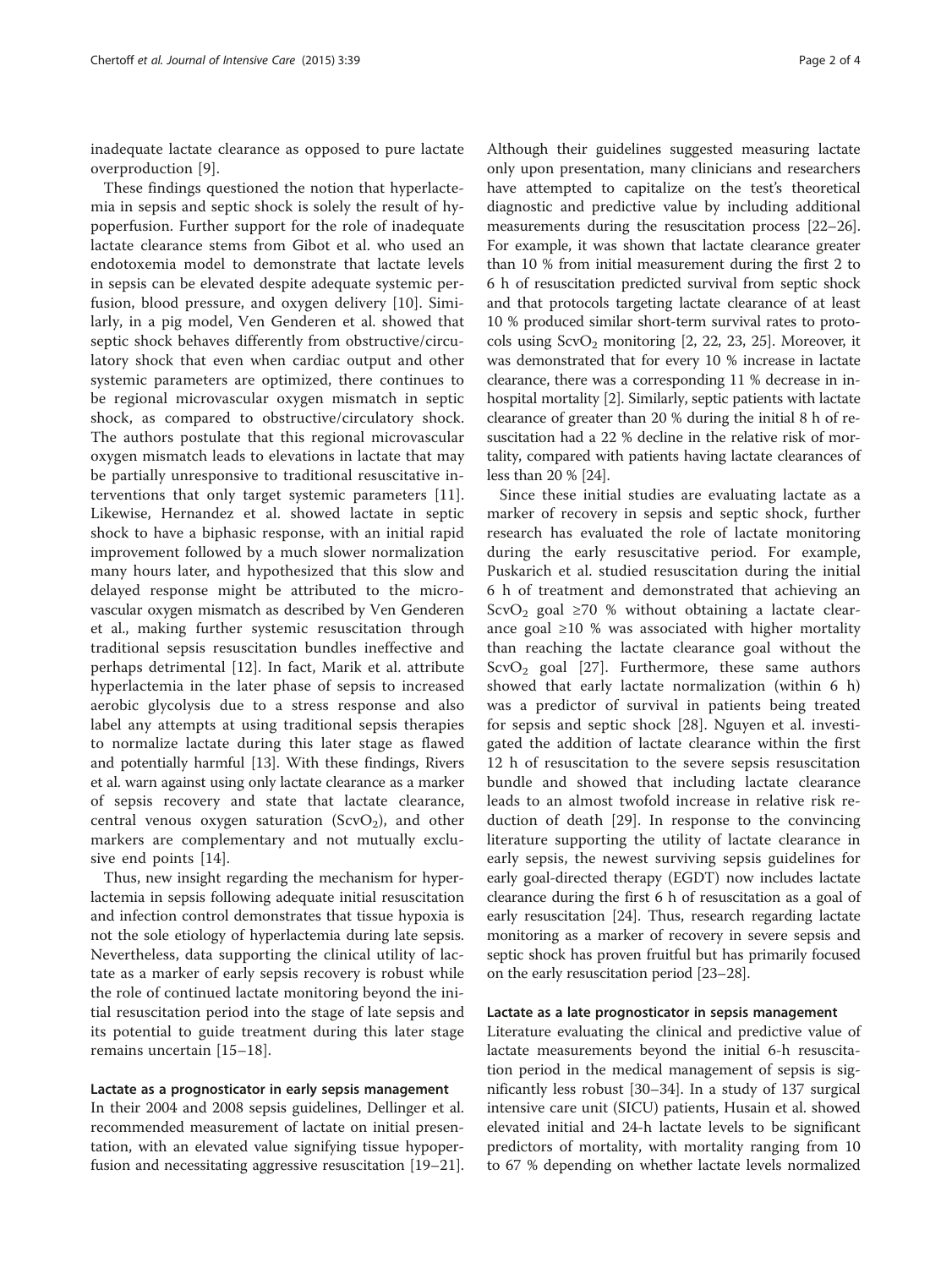<span id="page-2-0"></span>or failed to normalize at 24 h, respectively [[35](#page-3-0)]. In another study investigating SICU patients, Bakker et al. showed that lactate clearance measured 24 h after admission was a significant predictor of in-hospital mortality and that the duration of persistent lactic acidosis was more predictive of mortality than the initial lactate value [[30](#page-3-0)]. Similarly, Friedman et al. showed in a 35 patient study that survivors of severe sepsis admitted to the medical intensive care unit (MICU) or SICU had significantly lower lactate values at 24 h of resuscitation than nonsurvivors [\[31](#page-3-0)]. Finally, Manikis et al. followed lactate measurements every 8 h for >72 h in 129 trauma patients and demonstrated serial lactate measurements and the duration of hyperlactemia to be reliable indicators of morbidity and mortality following trauma [\[32](#page-3-0)–[34\]](#page-3-0). In a 94-patient SICU sepsis study, Marty et al. measured lactate at time<sub>0</sub> (T),  $T_6$ ,  $T_{12}$ , and  $T_{24}$  and showed that the best predictor of death was the  $T_{24}$  clearance. These authors concluded that during the first 24 h in the ICU, hyperlactemia, even after the "golden hours," is associated with increased mortality, and lactate clearance-directed therapy should be considered for the first 24 h of treatment [\[36](#page-3-0)]. Similarly, in an 81-patient study, Herwanto et al. investigated the role of 6-, 12-, and 24-h lactate clearance in patients with sepsis and septic shock and found only the 24-h lactate clearance measurements to be associated with mortality [[37\]](#page-3-0).

# Rationale for further research

Monitoring serial lactate measurements during early sepsis is a clinically useful tool as both a clinical end point to target and for prognostication; however, the utility of monitoring lactate beyond the initial 24 h of treatment is a poorly studied topic in the current literature.

Although late sepsis is loosely defined in prior studies, it is characterized by microcirculatory dysfunction leading to end organ failure and increased mortality [[11, 12, 15](#page-3-0), [38](#page-3-0), [39](#page-3-0)]. Interestingly, failure to achieve lactate clearance beyond the golden hours despite microcirculatory restoration suggests that normalization of this microcirculatory dysfunction likely requires therapeutic interventions that differ from those used in early sepsis management [[38](#page-3-0), [40, 41\]](#page-3-0). Moreover, after the initial resuscitation has lead to restoration of microcirculatory parameters (i.e., cardiac output,  $ScvO_2$ , mean arterial pressure), further attempts at normalizing lactate with traditional resuscitative techniques are likely detrimental [\[11, 12](#page-3-0), [15](#page-3-0)]. For these reasons, further research evaluating the role of lactate kinetics during late sepsis management has the potential to guide physicians in their management of septic patients and improve clinical outcomes. Should an association between poor lactate kinetics and mortality exists during this later period, further studies could then investigate interventions targeting

the microcirculatory impairment among septic patients with abnormal lactate kinetics after the first 24 h of resuscitation [\[38](#page-3-0), [39](#page-3-0)].

Recently, the ProCESS, ARISE, and ProMISe trials have provided convincing evidence that EGDT is not superior to usual care in sepsis management [[42](#page-3-0)–[44](#page-3-0)]. With the foundational treatment paradigm for sepsis now being called into question, it is crucial to investigate the benefits of the individual components of sepsis management, both early and later in the course of care. Studies attempting to elucidate the potential value of one particular sepsis prognostic indicator, specifically lactate, later in the management of septic patients could prove beneficial [\[45\]](#page-3-0).

# Conclusions

Extensive investigations into the efficacy of lactate kinetics as a marker for response to resuscitative therapies in septic patients have demonstrated a clear association with clinical outcomes including mortality. However, the majority of these studies have focused on the utility during the early phase of sepsis management, with little attention regarding later time periods. Future studies focusing on lactate as a potential prognostic tool for late sepsis management and treatment duration have the potential to direct physicians in their care for septic patients during this understudied time period and improve patient outcomes.

#### Competing interests

The authors declare that they have no competing interests.

#### Authors' contributions

JC conceived the initial need for this review, conducted the initial literature review, and drafted the initial manuscript. MC helped draft the initial manuscript and conduct the initial literature review. BG served to provide major factual, organizational, and grammatical edits to the initial manuscript and helped devise and write subsequent drafts. JL participated in the design and coordination of the review and helped draft the initial manuscript and edit subsequent drafts. All authors read and approved the final manuscript.

#### Acknowledgements

There are no additional acknowledgements. None of the authors received any funding for this study.

#### Author details

<sup>1</sup>Department of Medicine, University of Florida College of Medicine, 1600 SW Archer Road, Gainesville, FL 32608, USA. <sup>2</sup>Division of Pulmonary, Allergy, and Critical Care, University of Alabama-Birmingham, Birmingham, AL, USA. <sup>3</sup> Division of Pulmonary Critical Care, University of Florida, Gainesville, FL, USA

## Received: 28 May 2015 Accepted: 25 September 2015 Published online: 06 October 2015

#### References

- 1. Mikkelsen ME, Miltiades AN, Gaieski DF, Goyal M, Fuchs BD, Shah CV, et al. Serum lactate is associated with mortality in severe sepsis independent of organ failure and shock. Crit Care Med. 2009;37:1670–7.
- 2. Nguyen HB, Rivers EP, Knoblich BP, Jacobsen G, Muzzin A, Ressler JA, et al. Early lactate clearance is associated with improved outcome in severe sepsis and septic shock. Crit Care Med. 2004;32:1637–42.